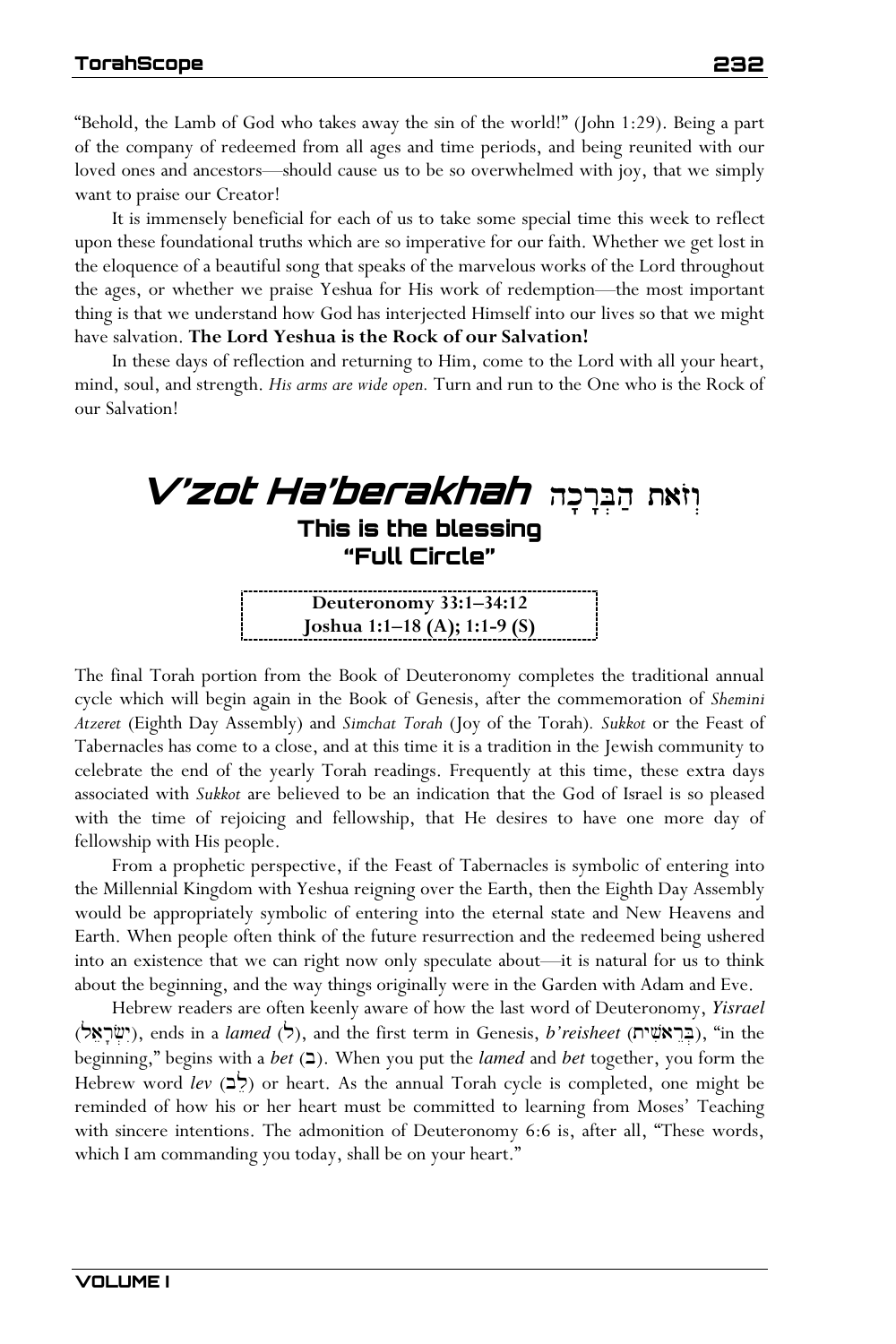If you consider the subject matter of *V'zot Ha'berakhah*, which is primarily devoted to blessing the tribes of Israel,**<sup>61</sup>** it is perfectly suited for the final study of the annual cycle. The final words of Moses are recorded as he blesses the Ancient Israelites, before his tenure as Israel's leader is complete and he is led to the plains of Moab and dies.**<sup>62</sup>** As you can imagine, a considerable amount of material about these last statements of Moses has been composed. After all, here is the man chosen by God for the incredible task of leading the people of Israel from the bondage of Egyptian slavery to the freedom of the Promised Land. As the narrative concludes, the final verses of Deuteronomy say it all:

"Since that time no prophet has risen in Israel like Moses, whom the LORD knew face to face, for all the signs and wonders which the LORD sent him to perform in the land of Egypt against Pharaoh, all his servants, and all his land, and for all the mighty power and for all the great terror which Moses performed in the sight of all Israel" (Deuteronomy 34:10- 12).

When a person dies, his or her last words may be some of the most meaningful ever spoken. This is especially true if one knows that the time of death is imminent, and that these will be the final statements made to loved ones. In the case of this Torah portion, we know how Moses is quite aware that he is about to die. In the previous reading, *Ha'azinu* (Deuteronomy 32:1–52), the beautiful song Moses delivers is drafted to give Ancient Israel a poetic reflection that would be easy to memorize and meditate upon for centuries to come. Not only did it speak back (1) to the times of the Patriarchs, but also ahead to (2) the immediate future after Israel's conquest of Canaan, (3) the consequences of disobedience several hundred years into the future (the punishment meted out by Assyria and Babylon), (4) and the end-time scenario which is still yet to come. Bible readers for millennia been able to consider this message, recognizing how Moses' prophecies have been extremely accurate with multiple fulfillments already chronicled.

## **Moses' Prophetic Blessings**

In his blessing of the Ancient Israelites (Deuteronomy 33), Moses repeats the pattern established centuries earlier by Jacob, when on his deathbed, he blessed his sons (Genesis 49). Here, in an almost farewell gesture, Moses places a parting blessing on each of the tribes of Israel, except Simeon, who goes unmentioned. Simeon's notable absence has generated speculation among Jewish commentators, ranging from the Simeonites being included within Judah's territory (cf. Joshua 19:2), or some kind of penalty being meted out because of being involved in the sin of Baal-peor (Numbers 25:3).**<sup>63</sup>**

Moses looks into the immediate future for Israel, but the blessings are *permanently* placed upon the specific tribes. A very interesting study can be done when you consider Moses' blessings and compare them with Jacob's previous blessings. When you combine these sets of blessings together, a prophetic picture of what either the individual tribes of Israel, or corporate Israel together, will likely be doing through time, is encouraging to consider. **Most important to reflect upon is God's faithfulness to His special, chosen nation.** 

**<sup>61</sup>** Deuteronomy 33:1-29.

**<sup>62</sup>** Deuteronomy 34:1-6.

**<sup>63</sup>** Cf. Scherman, *Chumash*, 1115.